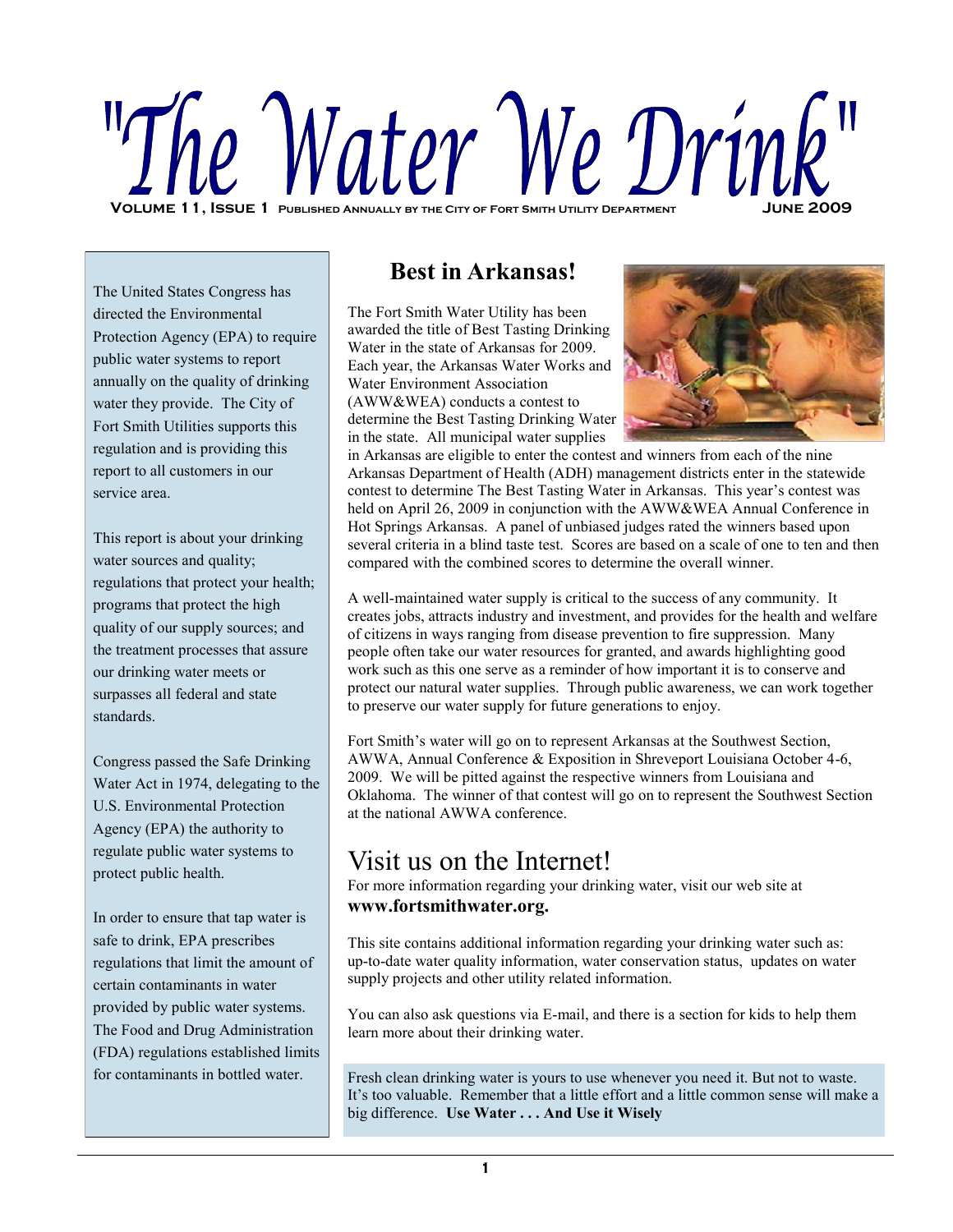# Fort Smith's Water Sources

Fort Smith has two independent water sources. Our primary water source is the Frog Bayou watershed, a 74 square mile forested valley located in the Boston Mountains, 2 miles north of Mountainburg, AR. The Frog Bayou supply comes from rain (43-56" of rain per year), and stream runoff flowing down the slopes of the watershed. The water is stored in the recently expanded **Lake Fort Smith** (approximately 1,400 surface acres).

Fort Smith's other water supply is the Lee Creek watershed, a 439 square mile area located in both the States of Arkansas and Oklahoma. The Lee Creek supply also comes from rain (43-56" of rain per year), and stream runoff flowing down the slopes of the watershed. The water is stored in the **Lee Creek Reservoir** (approximately 634 surface acres).

The Arkansas Department of Health completed a Source Water Vulnerability Assessment for Fort Smith Waterworks (PWS ID 507) on June 15, 2000. This assessment summarizes the potential for contamination of our source(s) of drinking water and can be used as a basis for developing a source water protection plan. Based on the various criteria of the assessment, our water sources have been determined to have a low to medium susceptibility to contamination. You may request a summary of the Source Water Vulnerability Assessment from the Fort Smith Water Utility office, or access it through the Arkansas Department of Health's website at: www.healthyarkansas.com/eng/swp/swp.htm

"The sources of drinking water (both tap water and bottled water) include rivers, lakes, streams, ponds, reservoirs, springs, and wells. As water travels over the surface of the land or through the ground, it dissolves naturally occurring minerals and radioactive material, and can pick up substances resulting from the presence of animals or from human activity."

# Protecting Your Drinking Water Source!

**Why should watersheds matter to me?** While folks may not always realize it, they place a high value on healthy watersheds. Protecting drinking water sources is the first line of defense in ensuring safe drinking water. If communities are aware of their drinking water sources and of potential threats to these sources and their watersheds, they can take steps to keep the sources safe and improve their local environment.

In order to make sure we have enough clean water for drinking and other uses, we need to protect our water sources by managing the influences on them. That's why the City of Fort Smith has partnered with the Arkansas Natural Heritage Commission, Environmental Protection Agency, US Forest Service, Arkansas Game and Fish Commission, Arkansas Stream Team and the



When a 500 pound plus off highway vehicle (OHV) tears through a creek, it scatters rocks and dirt, and crushes all stream life in its path including young fish, frogs, snails, mussels, spawning beds and more. Sediment kicked up by OHVs suffocates fish eggs and the insect larvae fish need for food. Driving OHVs outside of designated trails destroys vegetation and increases erosion. Sediment from user created trails runs off when it rains and contaminates stream water quality, which can eventually impact our drinking water sources and increase treatment costs.



Results of this research will help guide decision making processes nationwide concerning OHV environmental effects and the proper way to manage this recreational activity that can significantly impact water quality if conducted improperly. The study also develops and implements Best Management Practices (BMPs) to determine how to best protect the environment while allowing this popular recreation.

Most outdoor activities depend on an abundant supply of clean water. We encourage recreational users to help keep streams healthy and protect water quality by riding OHVs only where appropriate.

If you would like to learn more about this project and our other research activities, email us at info@fortsmithwater.org.

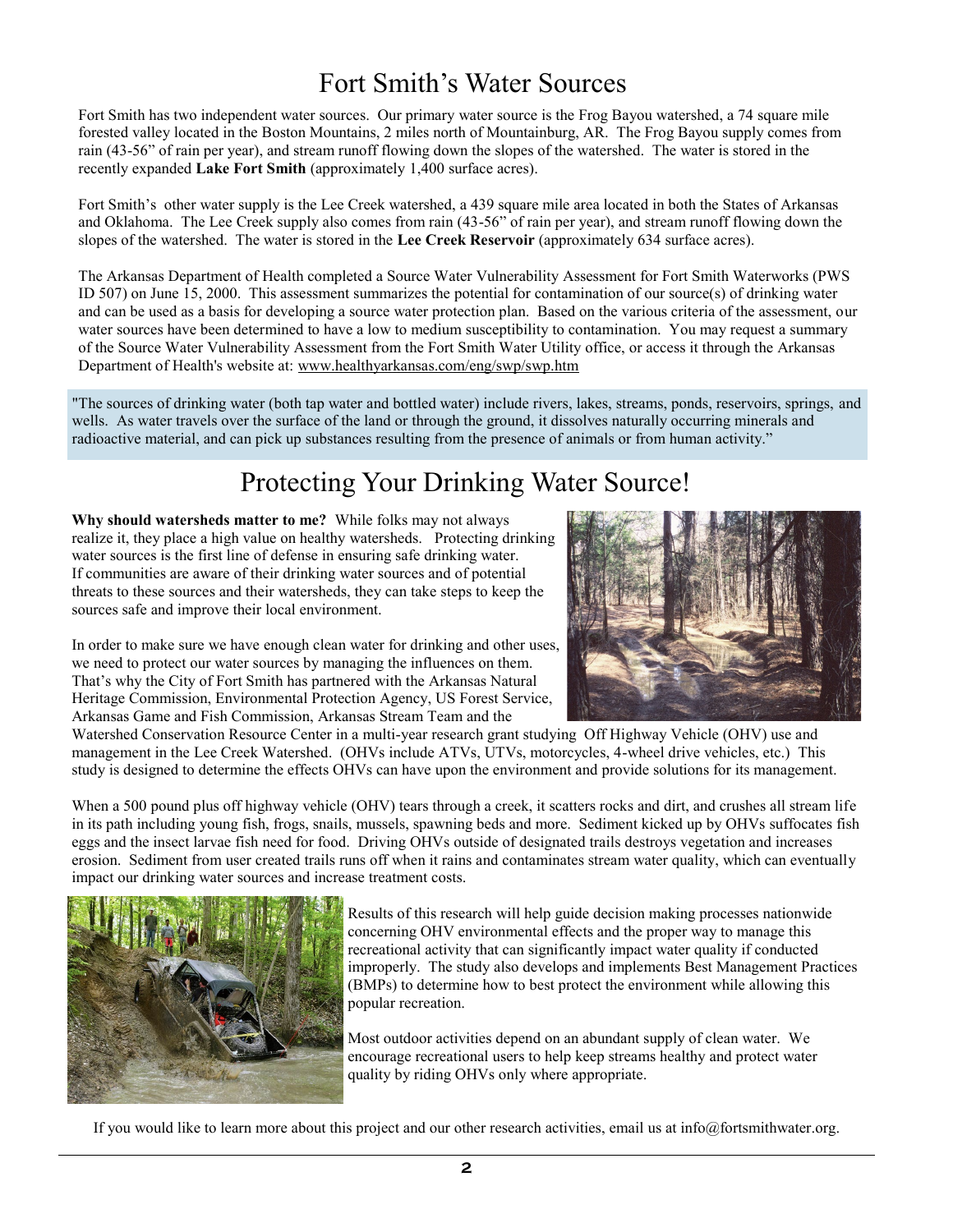# **Contaminants that may be present in source water include:**

\* *Microbial contaminants,* such as viruses and bacteria, which may come from sewage treatment plants, septic systems, agricultural livestock operations, and wildlife.

\* *Inorganic contaminants,* such as salts and metals, which can be naturally occurring or result from urban stormwater runoff, industrial or domestic wastewater discharges, oil and gas production, mining, or farming.

\* *Pesticides and herbicides,* which may come from a variety of sources such as agriculture, urban stormwater runoff, and residential uses.

*\* Organic chemical contaminants,* including synthetic and volatile organics, which are by-products of industrial processes and petroleum production, and can also come from gas stations, urban stormwater runoff and septic systems.

*\* Radioactive materials,* which can be naturally occurring or be the result of oil and gas production and mining activities.

# **About Cryptosporidium...**

Cryptosporidium parvum caused intestinal illness in thousands of people in Milwaukee, Wisconsin in 1993. This organism can be transmitted several ways, including drinking water. People may also be exposed to Cryptosporidium by person-toperson exposure (handling diapers from an infected child) or animal-to-person (such as fecal contamination from an infected pet).

Growing scientific knowledge about this organism suggests it is naturally present in bodies of water throughout the world. Surface water supplies are particularly vulnerable if they receive runoff or pollution from human or animal wastes. (Surface water supplies, such as rivers and lakes rely on water that flows across the surface of the land.)

Cryptosporidium is a microbial pathogen found in surface water throughout the U.S. Our monitoring indicates the presence of these organisms in our source water. Current test methods do not allow us to determine if the organisms are dead or if they are capable of causing disease. It is important to know that although filtration removes cryptosporidium, the most commonly used filtration methods cannot guarantee 100 percent removal. Ingestion of cryptosporidium may cause cryptosporidiosis, an abdominal infection. Symptoms of infection include nausea, diarrhea, and abdominal cramps. Most healthy individuals can overcome the disease within a few weeks. However, immuno-compromised people are at greater risk of developing life threatening illness. We encourage immuno-compromised individuals to consult their doctor regarding appropriate precautions to take to avoid infection. Cryptosporidium must be ingested to cause disease, and it may be spread through means other than drinking water.

To date there have been no known cases of Cryptosporidiosis (the disease caused by cryptosporidium) attributed to Fort Smith's drinking water.

#### **Terms and abbreviations used in this report**

**Finished water**: Water leaving the treatment plant and entering the distribution system.

**Unregulated contaminants**: The EPA has not established a maximum contaminant level for every contaminant that might be found in drinking water. If no value is entered for the maximum contaminant level goal, the contaminant is not currently regulated or is not considered to pose a health risk.

**Minimum detection limits**: Many contaminants cannot be detected by current testing procedures. That can mean either there is no contaminant present, or that it is present at levels too low for modern laboratory equipment to detect.

**Concentration Levels**: Most measurements are reported in concentrations of milligrams (1/1000 of a gram) per liter of water (mg/L). This is the same as one part per million. If a different measurement is used, the table will note that.

**Maximum Contaminant Level Goal (MCLG)** - unenforceable public health goal; the level of a contaminant in drinking water below which there is no known or expected risk to health. MCLGs allow for a margin of safety.

**Maximum Contaminant Level (MCL)** - the highest level of a contaminant that is allowed in drinking water. MCLs are set as close to the MCLGs as feasible using the best available treatment technology.

**Secondary Maximum Contaminant Level (SMCL)** - These are non-mandatory water quality standards established as aesthetic guidelines.

**Treatment technique (TT)**-(mandatory language) A treatment technique is a required process intended to reduce the level of a contaminant in drinking water.

**Action level (AL)***-*"The concentration of a contaminant which, if exceeded, triggers treatment or other requirements which a water system must follow."

**Nephelometric Turbidity Unit (NTU) -** a unit of measurement for the clarity of water. Turbidity in excess of 5 NTU is just noticeable to the average person.

**Maximum Residual Disinfectant Level (MRDL)** - the highest level of a disinfectant allowed in drinking water. There is convincing evidence that addition of a disinfectant is necessary for control of microbial contaminants.

**Maximum Residual Disinfectant Level Goal (MRDLG)** - the level of a drinking water disinfectant below which there is no known or expected risk to health. MRDLGs do not reflect the benefits of the use of disinfectants to control microbial contaminants.

#### **Key to Water Quality Tables**

- AL Action Level TT Treatment Technique
- MCL Maximum Contaminant Level
- MCLG Maximum Contaminant Level Goal
- ppm parts per million, or milligrams per liter, (equivalent to 1 cent in \$10,000 or 1 minute in 2 years)
- ppb parts per billion, or micrograms per liter, (equivalent to 1 cent in \$10,000,000 or 1 second in 32 years)
- NTU Nephelometric Turbidity Unit
- MRDL Maximum Residual Disinfectant Level
- MRDLG Maximum Residual Disinfection Level Goal

The data represented in the following tables are from the monitoring period of January 1, 2008 through December 31, 2008 unless otherwise noted.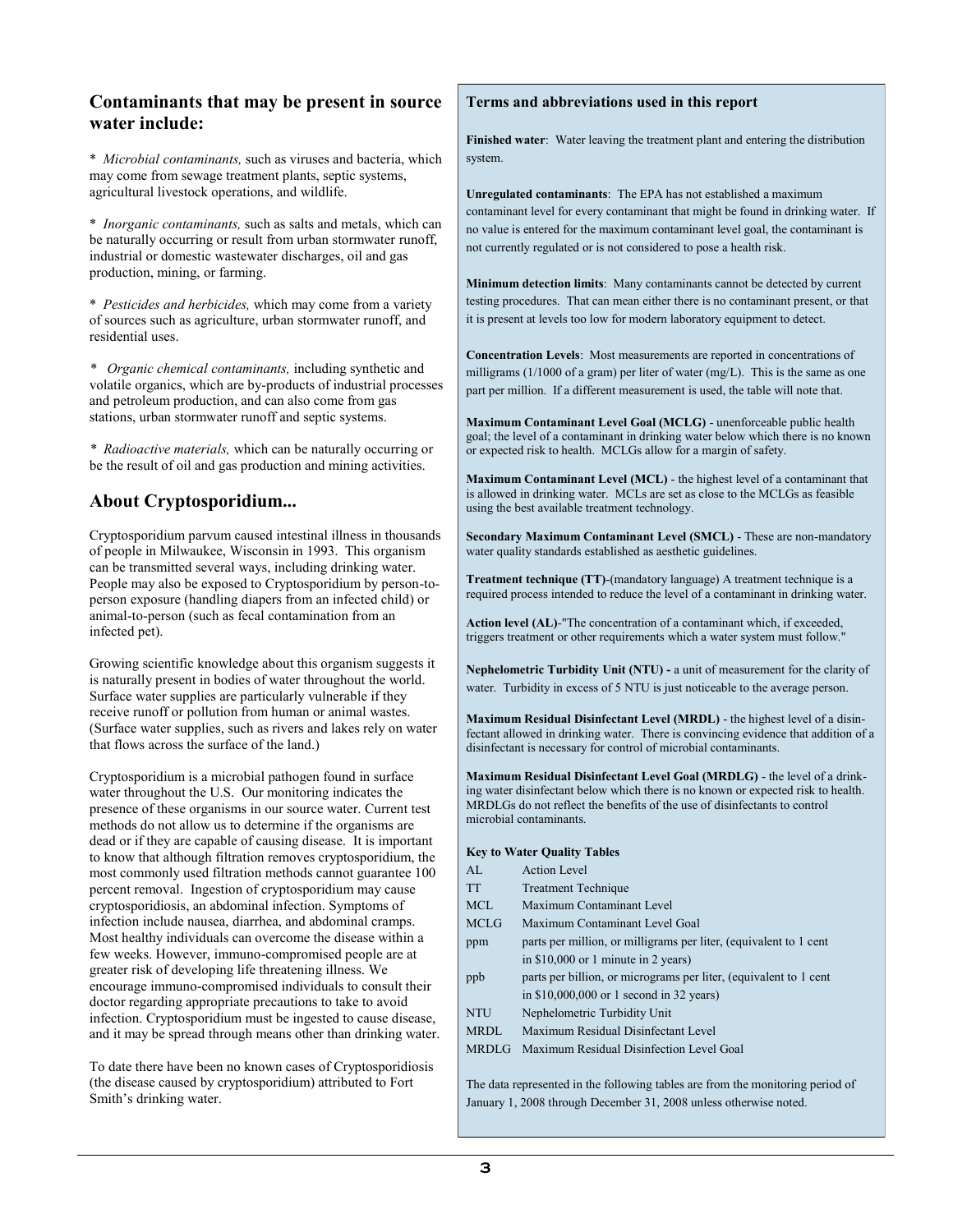# Water Quality Data Tables

| <b>Microbiological Contaminants</b>                                                                                                                            |                           |                                                                                                         |            |                                     |                                                                                                                      |                                                  |  |  |
|----------------------------------------------------------------------------------------------------------------------------------------------------------------|---------------------------|---------------------------------------------------------------------------------------------------------|------------|-------------------------------------|----------------------------------------------------------------------------------------------------------------------|--------------------------------------------------|--|--|
| Contaminant                                                                                                                                                    | <b>Violation</b><br>(Y/N) | <b>Level Detected</b>                                                                                   | Unit       | <b>MCLG</b><br>(Public Health Goal) | <b>MCL</b><br>(Allowable Level)                                                                                      | <b>Major Sources in</b><br><b>Drinking Water</b> |  |  |
| <b>Total Coliform</b><br>Bacteria                                                                                                                              | N                         | 3.7% of November samples were<br>positive                                                               | Present    | $\mathbf{0}$                        | Presence of coliform<br>bacteria in 5% of<br>monthly samples                                                         | Naturally present in<br>the environment          |  |  |
| Turbidity*                                                                                                                                                     | N                         | Highest yearly sample result: 0.30<br>Lowest monthly % of samples<br>meeting the turbidity limit: 100.0 | <b>NTU</b> | NA.                                 | Any measurement in<br>excess of 1 NTU<br>constitutes a violation<br>A value less than 95%<br>constitutes a violation | Soil runoff                                      |  |  |
| Note: * Turbidity is a measurement of the cloudiness of the water. We monitor it because it is a good indicator of the effectiveness of our filtration system. |                           |                                                                                                         |            |                                     |                                                                                                                      |                                                  |  |  |

| <b>Inorganic Contaminants</b> |                                           |                                                     |      |                                     |                                 |                                                                                                     |
|-------------------------------|-------------------------------------------|-----------------------------------------------------|------|-------------------------------------|---------------------------------|-----------------------------------------------------------------------------------------------------|
| Contaminant                   | <b>Violation</b><br>$\langle Y/N \rangle$ | <b>Level Detected</b>                               | Unit | <b>MCLG</b><br>(Public Health Goal) | <b>MCL</b><br>(Allowable Level) | <b>Major Sources in</b><br><b>Drinking Water</b>                                                    |
| Nitrate [as Nitrogen]         | N                                         | Highest level<br>detected: 0.31<br>Range: 0.18-0.31 | ppm  | 10                                  | 10                              | Runoff from fertilizer use;<br>leaching from septic tanks, sew-<br>age; erosion of natural deposits |

| <b>Lead and Copper Tap Monitoring</b> |                                             |                          |      |                        |                                                                         |  |  |  |
|---------------------------------------|---------------------------------------------|--------------------------|------|------------------------|-------------------------------------------------------------------------|--|--|--|
| Contaminant/(Site)                    | <b>Number of sites</b><br>over Action Level | 90% percentile<br>result | Unit | <b>Action</b><br>Level | <b>Major Sources in Drinking Water</b>                                  |  |  |  |
| Lead (Pb)<br>(Distribution System)    |                                             | < 0.003                  | ppm  | 0.015                  | Corrosion of household plumbing systems;<br>erosion of natural deposits |  |  |  |
| Copper (Cu)<br>(Distribution System)  |                                             | < 0.20                   | ppm  | 1.3                    | Corrosion of household plumbing systems;<br>erosion of natural deposits |  |  |  |

Fort Smith is on a reduced monitoring schedule for sampling for lead and copper at the customers taps. Our last monitoring period was in 2008. Our next scheduled monitoring period is the year 2009.

Infants and young children are typically more vulnerable to lead in drinking water than the general population. It is possible that lead levels at your home may be higher than at other homes in the community as a result of materials used in your home's plumbing. If present, elevated levels of lead can cause serious health problems, especially for pregnant women and young children. Lead in drinking water is primarily from materials and components associated with service lines and home plumbing. Lead in drinking water is rarely the sole cause of lead poisoning, but it can add to a person's total lead exposure. All potential sources of lead in the household should be identified and removed, replaced or reduced.

The City of Fort Smith is responsible for providing high quality drinking water, but cannot control the variety of materials used in plumbing components. When your water has been sitting for several hours, you can minimize the potential for lead exposure by flushing your tap for 30 seconds to 2 minutes before using water for drinking or cooking. If you are concerned about lead in your water, you may wish to have your water tested.

Information on lead in drinking water, testing methods, and steps you can take to minimize exposure is available from the Safe Drinking Water Hotline or at http://www.epa.gov/safewater/lead.

"All drinking water, including bottled water, may reasonably be expected to contain at least small amounts of some contaminants. The presence of contaminants does not necessarily indicate that the water poses a health risk.

Additional information about contaminants and potential health effects can be obtained by calling the Environmental Protection Agency's Safe Drinking Water Hotline at 1-800-426-4791."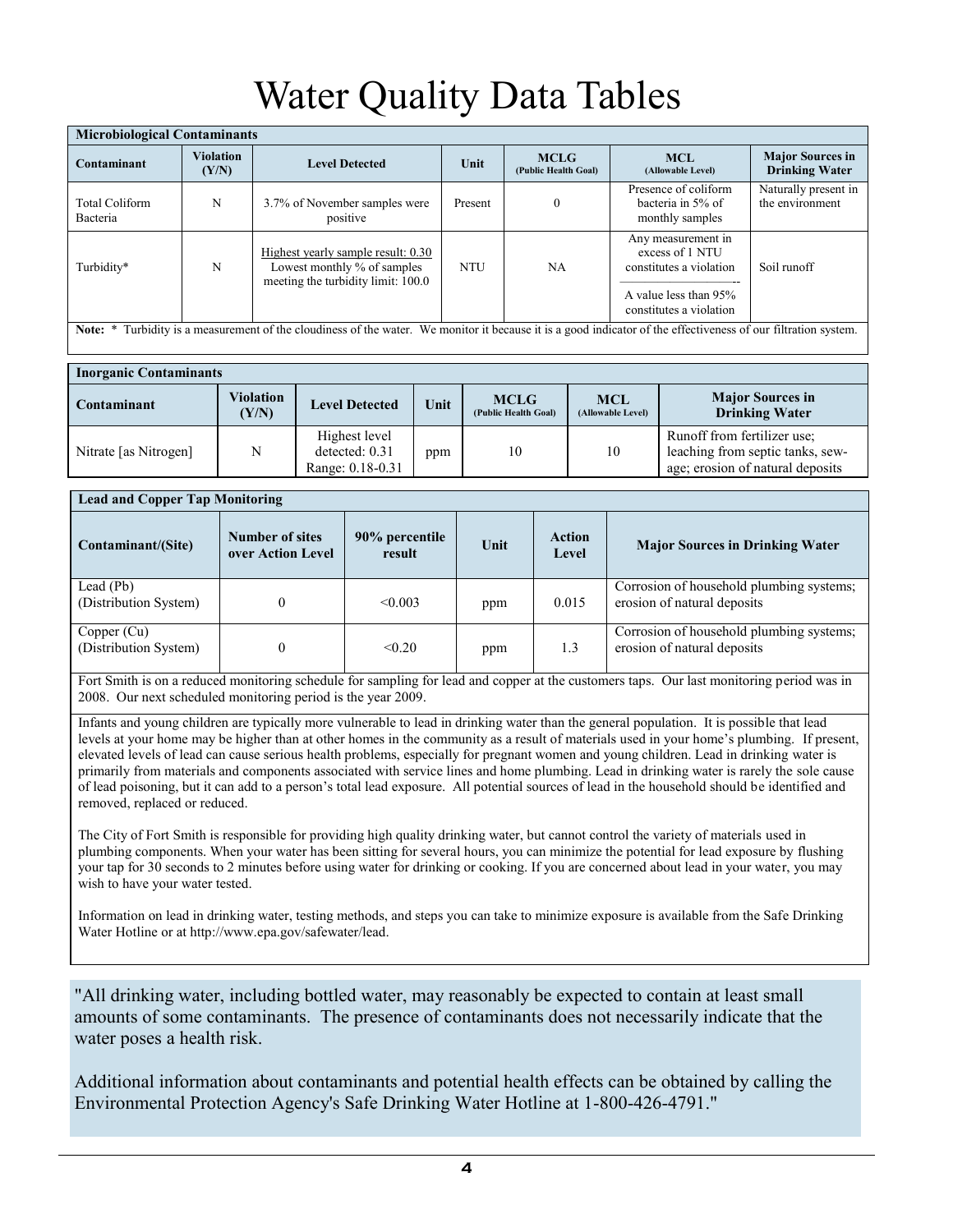# Water Quality Data Tables

## **Disinfection By-Products Precursors**

The percentage of Total Organic Carbon (TOC) removal was routinely monitored in 2008, and all TOC removal requirements set by USEPA were met. Total Organic Carbon (TOC) has no health effects. However, Total Organic Carbon provides a medium for the formation of disinfection by-products. These by-products include trihalomethanes (THMs) and haloacetic acids (HAAs).

| <b>Regulated Disinfectants</b> |                         |                                 |      |                                      |                                  |                                                  |  |
|--------------------------------|-------------------------|---------------------------------|------|--------------------------------------|----------------------------------|--------------------------------------------------|--|
| <b>Disinfectant</b>            | <b>Violation</b><br>Y/N | <b>Level Detected</b>           | Unit | <b>MRDLG</b><br>(Public Health Goal) | <b>MRDL</b><br>(Allowable Level) | <b>Major Sources in</b><br><b>Drinking Water</b> |  |
| Chlorine                       | N                       | Average: 1.1<br>Range: 0.46-1.5 | ppm  |                                      |                                  | Water additive used to control<br>microbes.      |  |

| <b>By-Products of Drinking Water Disinfection</b> |                         |                                                            |      |                                     |                                 |  |  |  |
|---------------------------------------------------|-------------------------|------------------------------------------------------------|------|-------------------------------------|---------------------------------|--|--|--|
| Contaminant                                       | <b>Violation</b><br>Y/N | <b>Level Detected</b>                                      | Unit | <b>MCLG</b><br>(Public Health Goal) | <b>MCL</b><br>(Allowable Level) |  |  |  |
| HAA5 [Haloacetic Acids]                           | N                       | Highest running 12 month average: 20<br>Range: 9.9-24.9    | ppb  |                                     | 60                              |  |  |  |
| TTHM [Total Trihalomethanes]                      | N                       | Highest running 12 month average: 29<br>Range: 10.6 - 30.8 | ppb  | NA                                  | 80                              |  |  |  |

| <b>Unregulated Contaminants</b> |                                    |      |                                     |                                            |  |  |
|---------------------------------|------------------------------------|------|-------------------------------------|--------------------------------------------|--|--|
| Contaminant                     | <b>Level Detected</b>              | Unit | <b>MCLG</b><br>(Public Health Goal) | <b>Major Sources in Drinking Water</b>     |  |  |
| Chloroform                      | Average: 7.8<br>Range: 3.50 - 12.1 | ppb  | 70                                  |                                            |  |  |
| Bromodichloromethane            | Average: 2.64<br>Range: 0 - 5.27   | ppb  | $\Omega$                            | By-products of drinking water disinfection |  |  |
| Dibromochloromethane            | Average 1.03<br>Range: 0 - 2.05    | ppb  | 60                                  |                                            |  |  |

Unregulated contaminants are those for which EPA has not established drinking water standards. The purpose of unregulated contaminant monitoring is to assist EPA in determining the occurrence of unregulated contaminants in drinking water and whether future regulation is warranted. MCLs (Maximum Contaminant Levels) and MCLGs (Maximum Contaminant Level Goals) have not been established for all unregulated contaminants.

| Secondary Standards - Standards Recommended by U.S. EPA and ADH |      |                      |                                                                   |                                                             |  |  |  |
|-----------------------------------------------------------------|------|----------------------|-------------------------------------------------------------------|-------------------------------------------------------------|--|--|--|
| <b>Inorganic Chemicals</b>                                      | Unit | <b>Secondary MCL</b> | <b>Level Detected in Lake Fort</b><br><b>Smith Finished Water</b> | <b>Level Detected in Lee Creek</b><br><b>Finished Water</b> |  |  |  |
| Aluminum                                                        | ppm  | $0.05 - 0.2$         | < 0.05                                                            | 0.057                                                       |  |  |  |
| Chloride                                                        | ppm  | 250                  | 2.2                                                               | 6.9                                                         |  |  |  |
| Iron                                                            | ppm  | 0.3                  | $\leq 0.1$                                                        | < 0.1                                                       |  |  |  |
| Manganese                                                       | ppm  | 0.05                 | < 0.001                                                           | 0.0125                                                      |  |  |  |
| Sulfate                                                         | ppm  | 250                  | 22.9                                                              | 4.2                                                         |  |  |  |
| Zinc                                                            | ppm  | NA                   | < 0.05                                                            | < 0.05                                                      |  |  |  |

# **Important Health Information for Immuno-compromised persons.**

"Some people may be more vulnerable to contaminants in drinking water than the general population. Immuno-compromised persons such as persons with cancer undergoing chemotherapy, persons who have undergone organ transplants, people with HIV/AIDS or other immune system disorders, some elderly, and infants can be particularly at risk from infections. These people should seek advice about drinking water from their health care providers. EPA/CDC guidelines on appropriate means to lessen the risk of infection by *Cryptosporidium* and other microbiological contaminants are available from the Safe Drinking Water Hotline (800-426-4791)."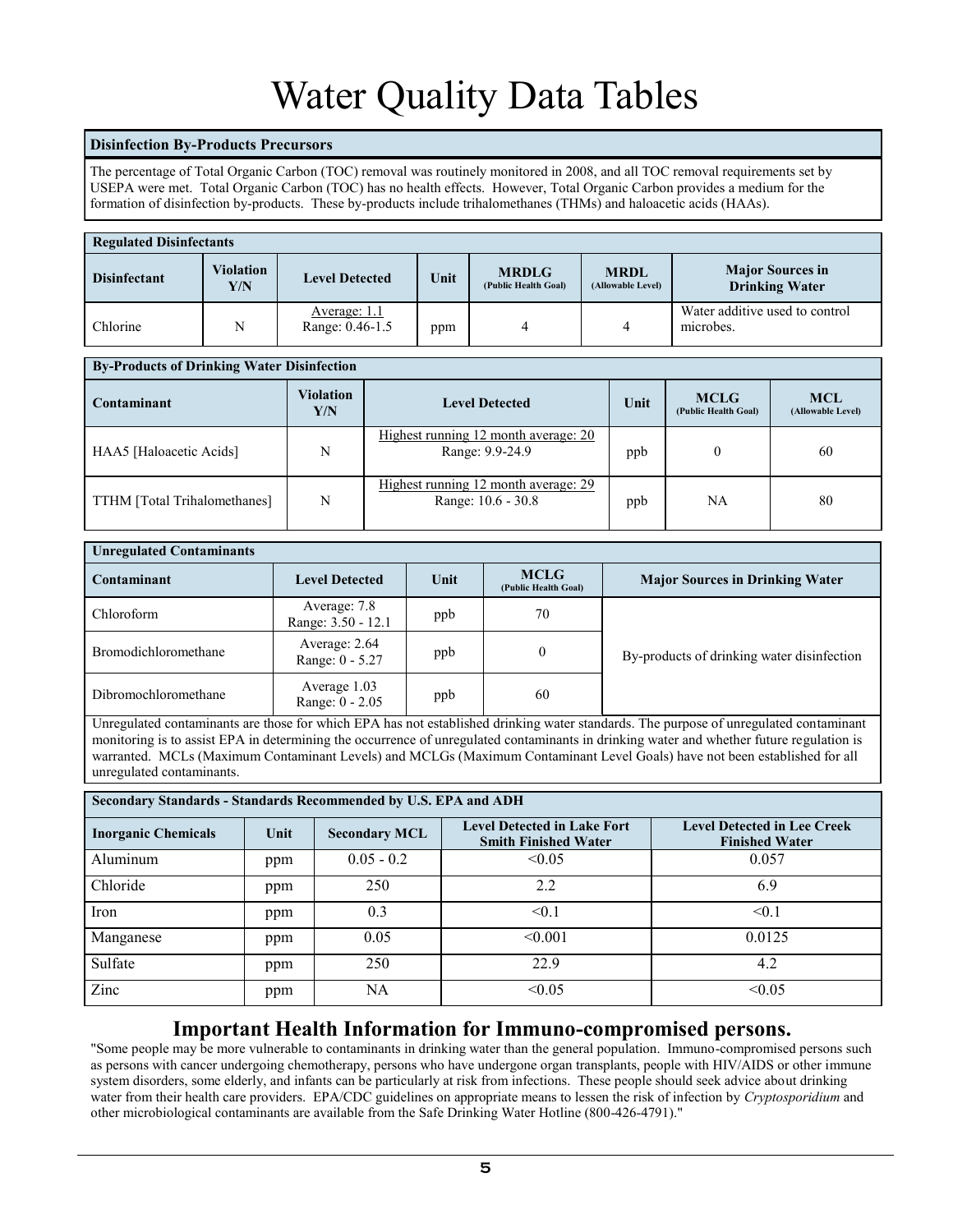# Water Quality Data Tables

| <b>Additional Water Quality Parameters Monitored by ADH/City of Fort Smith</b> |              |                                                                   |                                                             |  |  |  |  |
|--------------------------------------------------------------------------------|--------------|-------------------------------------------------------------------|-------------------------------------------------------------|--|--|--|--|
| <b>Analytes</b>                                                                | Unit         | <b>Level Detected in Lake Fort Smith</b><br><b>Finished Water</b> | <b>Level Detected in Lee Creek</b><br><b>Finished Water</b> |  |  |  |  |
| Alkalinity (Total)                                                             | ppm as CaCO3 | 23                                                                | 34                                                          |  |  |  |  |
| Calcium                                                                        | ppm as CaCO3 | 12.7                                                              | 12.4                                                        |  |  |  |  |
| Carbonate Hardness                                                             | ppm as CaCO3 | 23                                                                | 34                                                          |  |  |  |  |
| Fluoride                                                                       | ppm          | < 0.2                                                             | < 0.2                                                       |  |  |  |  |
| Hardness (Total)                                                               | ppm as CaCO3 | 40                                                                | 39                                                          |  |  |  |  |
| Magnesium                                                                      | ppm          | 1.93                                                              | 1.84                                                        |  |  |  |  |
| Potassium                                                                      | ppm          | < 3.0                                                             | < 3.0                                                       |  |  |  |  |
| Sodium                                                                         | ppm          | 1.67                                                              | 2.10                                                        |  |  |  |  |
| Sediment                                                                       | ppm          | < 0.5                                                             | $\leq 0.5$                                                  |  |  |  |  |

# **Is our water system meeting the rules that govern our operations?**

As you can see in the Water Quality tables, our system had no violations during 2008. We're proud that your drinking water meets or exceeds all Federal and State requirements. We at the Fort Smith Water Utility work around the clock to provide top quality water to every tap.

# **Regulations for Public Water Systems**

The federal Safe Drinking Water Act required that water quality standards be developed and enforced. Congress delegated enforcement of these drinking water standards to the EPA. The EPA develops rules that govern how the provisions of the Act will be carried out. The Arkansas Department of Health is the primacy agency that enforces drinking water regulations in Arkansas. In order to assure tap water is safe to drink, EPA prescribes regulations which limit the amount of certain contaminants in water provided by public water systems. Food and Drug Administration (FDA) regulations establish limits for contaminants in bottled water which must provide the same protection for public health.

In 1986 Congress reauthorized the Act and amended it. The 1986 amendments to the Safe Drinking Water Act and the Rules developed to implement it have influenced the operation of Fort Smith's water system. Among the changes were the initial regulation of 83 drinking water contaminants, and a requirement to regulate an additional 25 contaminants every three years.

We make every effort to assure that the water supplied by Fort Smith's public water system complies with federal and state drinking water standards.

## **Primary standards protect public health.**

Primary standards include maximum contaminant levels, maximum contaminant level goals, action levels and treatment techniques. These standards are established by the EPA to protect human health.

## **Secondary standards relate to aesthetics.**

These guidelines are designed to assure good aesthetic quality of water. Secondary standards apply to contaminants that affect the taste, odor or color of water, stain sinks or bathtubs, or interfere with treatment processes. Secondary contaminants are not considered to present a risk to human health at the SMCL.

Water Conservation tips: Water conservation measures not only save the supply of our water source, but can also cut the cost of water treatment by saving energy. Here are some conservation measures you can take:

## **At Home:**

- 1. Fix leaking faucets, pipes, toilets, etc.
- 2. Install water-saving devices
- 3. Wash only full loads of laundry
- 4. Don't let the water run while shaving, washing, or brushing teeth
- 5. Run the dishwasher only when full.

## **Outdoors:**

- 1. Water the lawn and garden as little as possible
- 2. Choose plants that don't need much water
- 3. Repair leaks in faucets and hoses
- 4. Use water from a bucket to wash your car, and save the hose for rinsing.
- 5. Obey any and all water bans or regulations.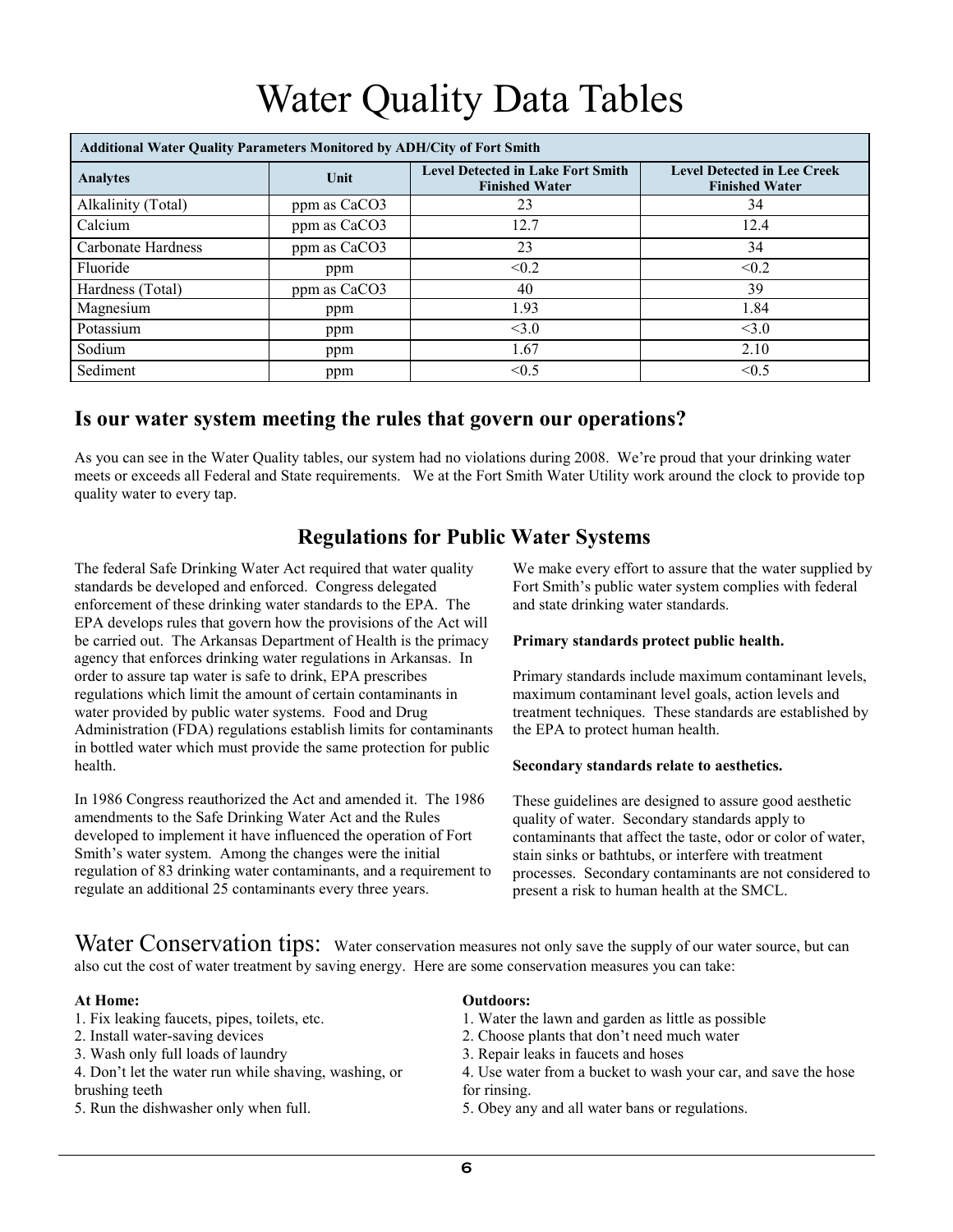# **Fort Smith's Water Conservation Program**

Fort Smith maintains year-round water conservation measures which are intended to prevent the wasteful use of water. Fort Smith also has a Two-Phase water conservation plan in the event its water supply lake levels drop due to the lack of rainfall.

**Phase I Conservation** will go into effect when lake levels drop from 91,100 acre-feet  $(100\%)$  to a capacity of 55,000 acre-feet (60%) and will continue until lake levels remain above 56,000 acre-feet (61%) for 15 consecutive days.

**Phase II Conservation** will go into effect when the total usable water storage decreases to 36,000 acre-feet (39%). The restrictions and prohibitions of Phase II will be removed when the lake levels remain above 41,000 acre-feet (45%) for 15 consecutive days.

#### **During time periods when water conservation measures are NOT in effect, the following limitations or prohibited uses of water are in effect:**

(1) No person shall use water for the irrigation or watering of lawns, turf, shrubs, plants, trees or gardens to such an extent as to allow water to escape from user's premises onto public property, such as alleys or streets, nor onto another person's property.

(2) No person shall irrigate or water lawns, turf, shrubs, plants, trees or gardens between the hours of 11:00 a.m. and 6:00 p.m. (not applicable to greens and tee boxes on golf courses).

(3) No person during the course of cleaning or washing motor vehicles, aircraft, building exteriors, sidewalks, walkways, driveways, patios, decks, fences, parking lots, tennis courts, or other similar types of hard surfaces, with a hose or other equipment, will allow the flow of water to be used or uncontrolled at the point of use, or to continue if unattended, such that water is wasted.

(4) No person shall use potable water for any construction activity that can be performed using non- potable water unless approved by the Director of Utilities, or his designated representative, and, if required by same, shall be conducted under the direct supervision of an employee of the City of Fort Smith Utility Department.

(5) No person shall use water from a fire hydrant unless approved by the Director of Utilities, or his designated representative, and, if required by same, shall be conducted under the direct supervision of an employee of the City of Fort Smith Utility Department. Any such use shall be registered through a City owned meter issued under a permit for a specific use, time period, location and, if further specified, for a maximum volume of use.

Additional information regarding the city's water conservation may be obtained by contacting the Fort Smith Water Utility by calling 479-784-2231 or visit EPA's WaterSense website @ www.epa.gov/watersense.



# **Water, Use It Wisely!**

#### **We want our valued customers to be informed about their water utility.**

If you have any questions about this report or to learn more about your water utility, contact the Fort Smith Utility Department at 479-784-2231 or visit our web site at **www.fortsmithwater.org**.

You can attend meetings of the City's Board of Directors held on the first and third Tuesday of each month (contact the City Clerk's office at 479-784-2208 for meeting times and locations). Agendas and meeting minutes may be viewed on the city's web site at www.fortsmithar.gov, Click on "Departments and Services" then "Board of Directors".

#### **If you have additional questions regarding the quality of drinking water, you can contact someone on the following list.**

**Agency Telephone Number**

Environmental Protection Agency (EPA) Safe Drinking Water Hotline (800) 426-4791

Arkansas Department of Health (501) 661-2623 Division of Engineering